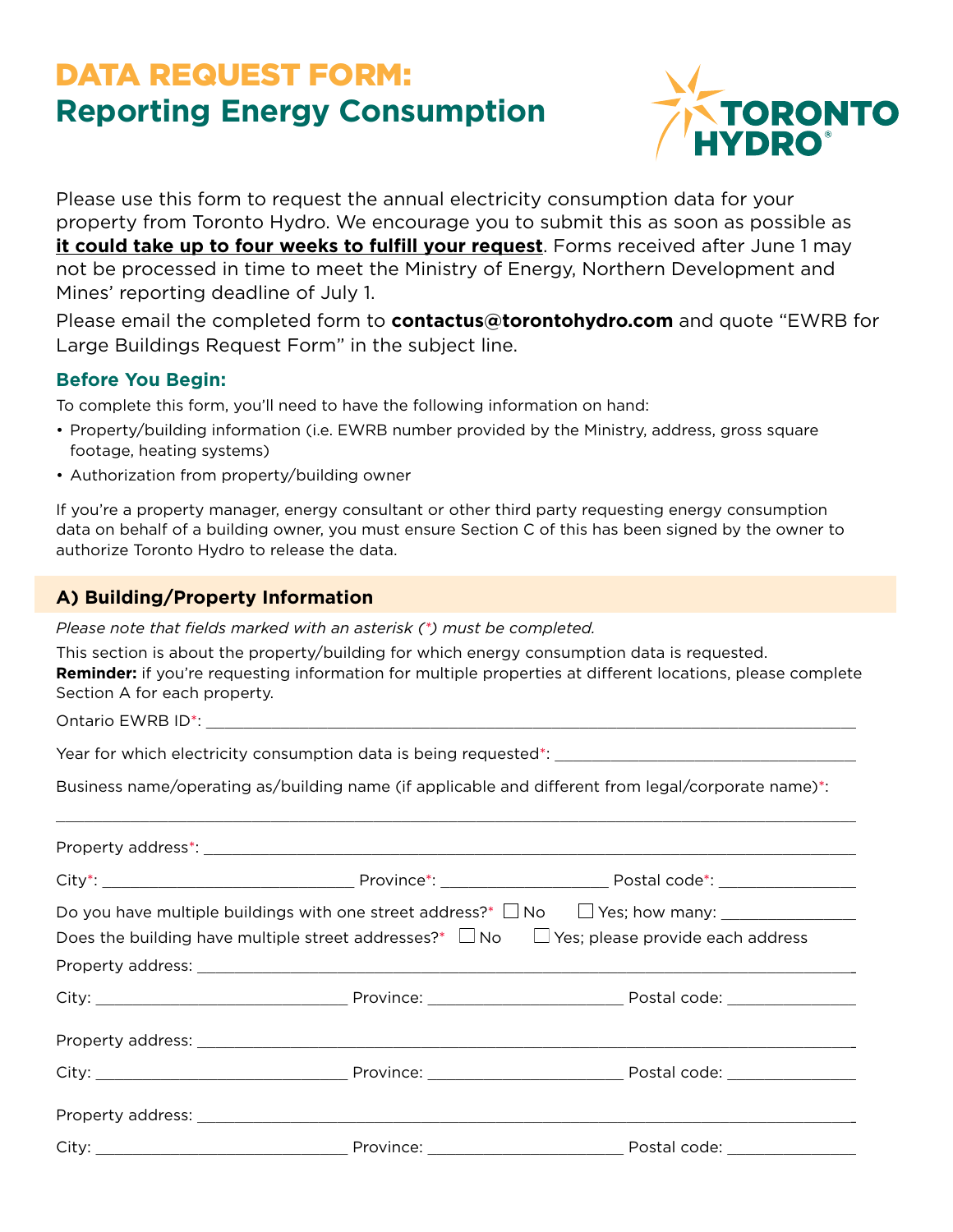# DATA REQUEST FORM: **Reporting Energy Consumption**



| <b>B) Data Requestor Information</b>                                             |                          |                                                                                                                                                                                                                                |  |  |
|----------------------------------------------------------------------------------|--------------------------|--------------------------------------------------------------------------------------------------------------------------------------------------------------------------------------------------------------------------------|--|--|
| Please note that fields marked with an asterisk (*) must be completed.           |                          | This section is about the person requesting energy consumption data, if different than the property owner.                                                                                                                     |  |  |
| If not the property owner, you are $a(n)^*$ : $\Box$ Property manager            | $\Box$ Energy consultant |                                                                                                                                                                                                                                |  |  |
| Full name of data requestor (please print)*: ___________________________________ |                          |                                                                                                                                                                                                                                |  |  |
|                                                                                  |                          | Phone number*: _______________________Ext. __________ Email address*: ______________________________                                                                                                                           |  |  |
|                                                                                  |                          |                                                                                                                                                                                                                                |  |  |
|                                                                                  |                          |                                                                                                                                                                                                                                |  |  |
|                                                                                  |                          | Province/state*: example and the set of the set of the set of the set of the set of the set of the set of the set of the set of the set of the set of the set of the set of the set of the set of the set of the set of the se |  |  |

## **C) Building/Property Owner Information**

*Please note that fields marked with an asterisk (\*) must be completed.*

This section is about the person/company that owns the property for which energy consumption data is requested. **Please note**, if you're requesting for multiple properties, please provide the information in **Section A** for each property.

Full name of property owner (please print)\*: \_\_\_\_\_\_\_\_\_\_\_\_\_\_\_\_\_\_\_\_\_\_\_\_\_\_\_\_\_\_\_\_\_\_\_

Full legal/corporate name\*: \_\_\_\_\_\_\_\_\_\_\_\_\_\_\_\_\_\_\_\_\_\_\_\_\_\_\_\_\_\_\_\_\_\_\_\_\_\_\_\_\_\_\_\_\_\_\_\_\_\_\_\_\_\_\_\_\_\_\_\_\_\_\_\_\_

Business name/operating as (if different from the legal/corporate name)\*: \_\_\_\_\_\_\_\_\_\_\_\_\_\_\_\_\_\_\_\_\_\_\_\_\_

| Phone number*:    | Email address*: |  |
|-------------------|-----------------|--|
| Mailing address*: | City*:          |  |
| Province/state*:  | Postal code*    |  |

\_\_\_\_\_\_\_\_\_\_\_\_\_\_\_\_\_\_\_\_\_\_\_\_\_\_\_\_\_\_\_\_\_\_\_\_\_\_\_\_\_\_\_\_\_\_\_\_\_\_\_\_\_\_\_\_\_\_\_\_\_\_\_\_\_\_\_\_\_\_\_\_\_\_\_\_\_\_\_\_\_\_\_\_\_\_\_

## **To authorize a third-party representative to place a request on your behalf complete and sign the section below.**

As the property owner, I hereby authorize the third party named in **Section B** to access my aggregated consumption data.

### **Signature of property owner:**

 $\mathbf x$  , and the set of the set of the set of the set of the set of the set of the set of the set of the set of the set of the set of the set of the set of the set of the set of the set of the set of the set of the set of Print name: \_\_\_\_\_\_\_\_\_\_\_\_\_\_\_\_\_\_\_\_\_\_\_\_\_\_\_\_\_\_\_\_\_\_\_\_\_ Date: \_\_\_\_\_\_\_\_\_\_\_\_\_\_\_\_\_\_\_\_\_\_\_\_\_\_\_\_\_\_\_\_\_\_\_